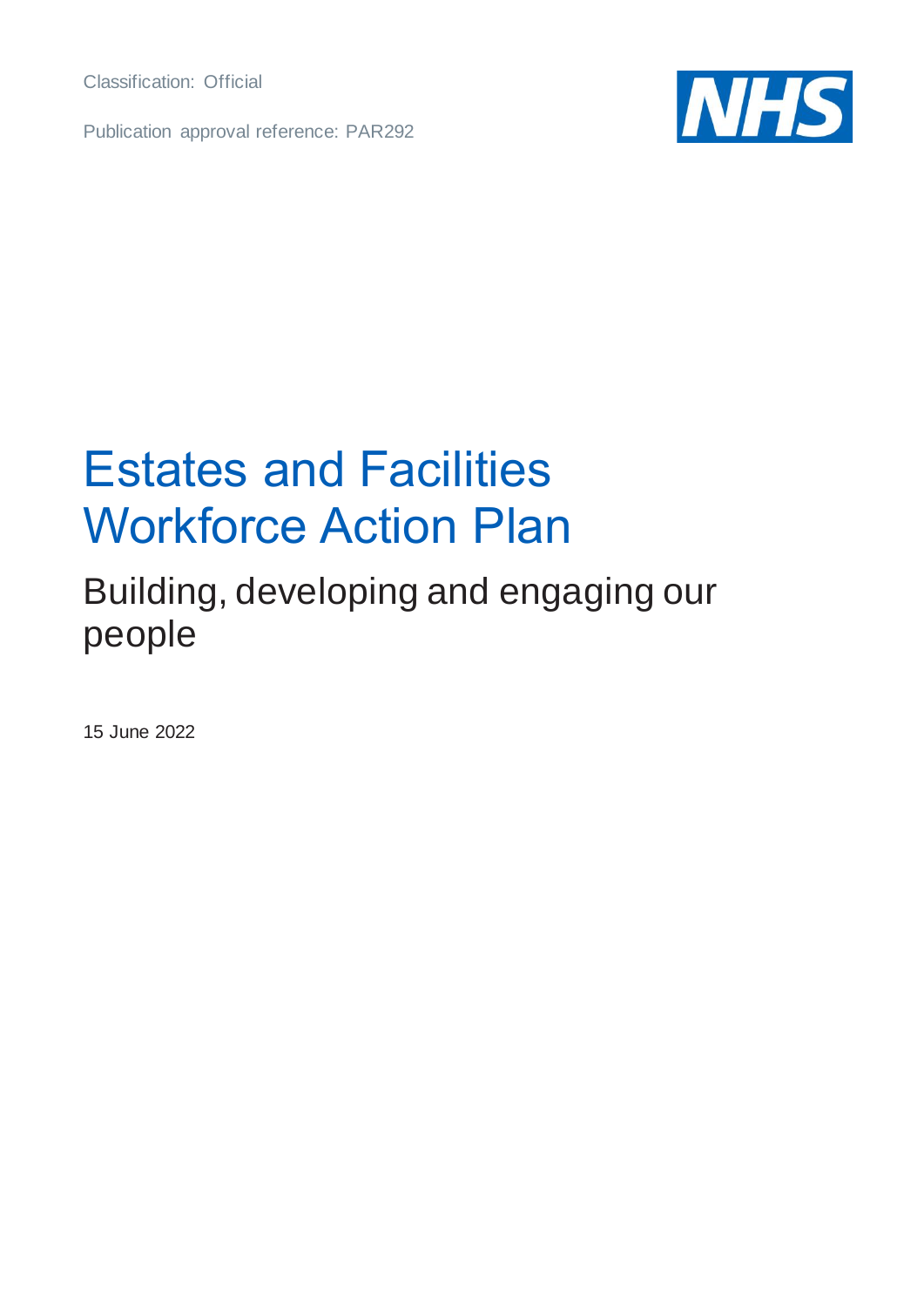# **Contents**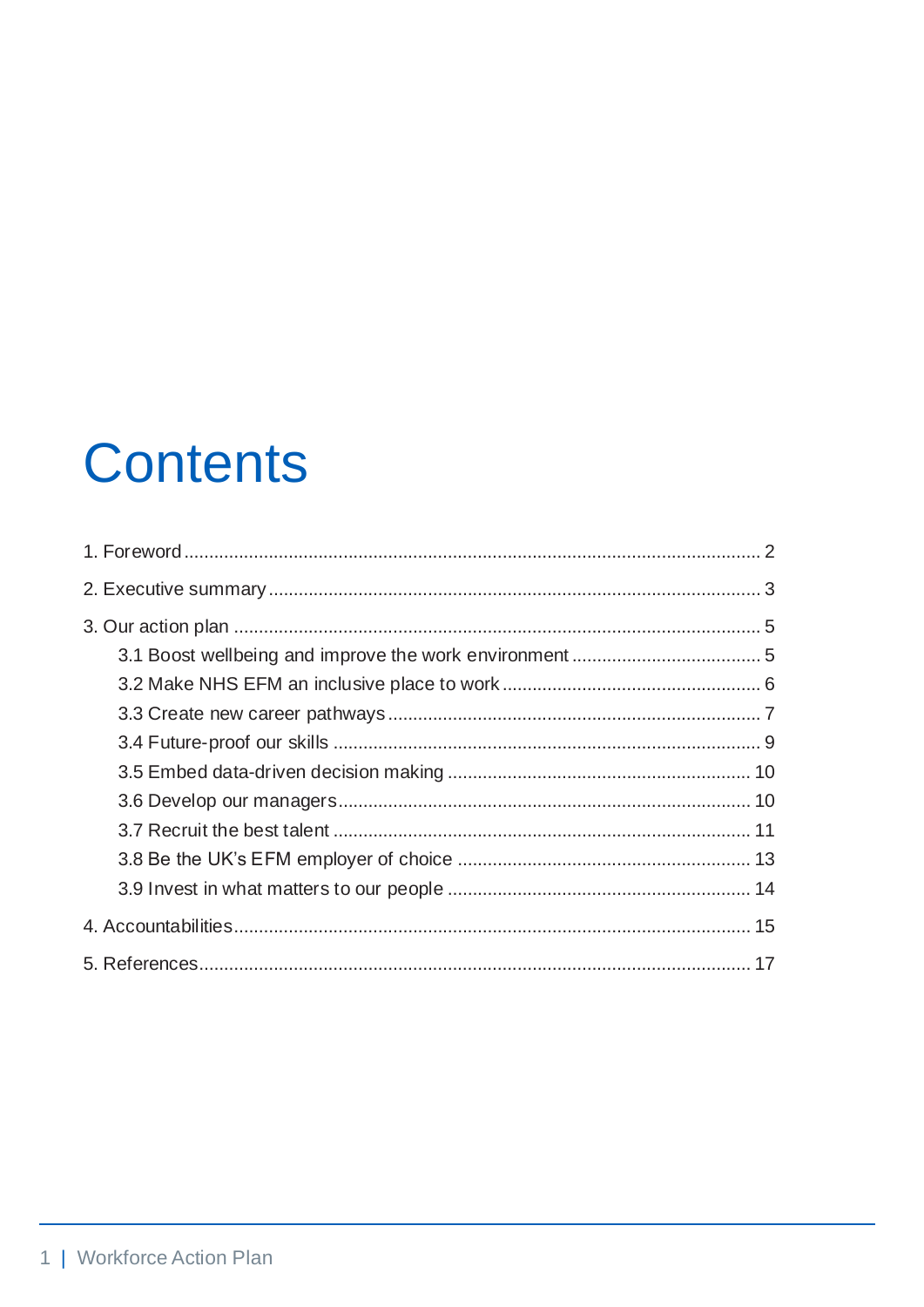## <span id="page-2-0"></span>1. Foreword

The c100,000-strong Estates and Facilities Management (EFM) team across England, representing 8% of the NHS workforce, are core to delivery of all NHS services. Every day, our EFM teams across the country, which include cleaners, porters, catering, security, engineering, capital delivery and maintenance staff, work alongside clinicians to ensure patients get the care they need.

The EFM workforce rose to the unprecedented challenge of the pandemic, often above and beyond the requirements of their day-to-day roles, by ensuring the existing estate continued to support world-class clinical service delivery, whilst simultaneously designing and building new facilities, including the Nightingale Hospitals, at pace.

The pandemic has highlighted the importance of a well-maintained, resilient estate as the bedrock upon which clinical services are delivered. Significant capital investment has been pledged to support Government plans to deliver 48 new healthcare buildings by 2030 through the New Hospital Programme, as well as to modernise existing hospitals and tackle backlog maintenance issues. This is a once-in-a-generation opportunity to innovate and redefine our estate, service delivery and industry best practice, while working towards decarbonising our estate in line with the [NHS's](https://www.england.nhs.uk/greenernhs/wp-content/uploads/sites/51/2020/10/delivering-a-net-zero-national-health-service.pdf) and th[e Government's](https://www.gov.uk/government/publications/net-zero-strategy) net zero carbon strategies.

The successful delivery of this ambitious programme of hospital development requires us to review and address our most pressing issue – building a diverse, high-performing workforce, filling skill gaps and providing people with the tools, support and development opportunities to ensure we have a robust and resilient team in place for our future needs.

This action plan sets out how we will fulfil the ambitions of the NHS People Plan and NHS People Promise for our EFM team across England over the next ten years, with a focus on the immediate priorities outlined in the 2022/23 operational planning guidance, including investing in our workforce and strengthening the compassionate and inclusive culture we need to deliver the best possible patient outcomes. It focuses on driving improvements in mental health and wellbeing; training and development; equality, diversity and inclusion; recruitment and retention; career pathways and progression; succession planning; and giving our EFM people the recognition they deserve from their NHS colleagues and the wider public.

#### *Our vision is to inspire a generation to join our team so that together we redefine the industry standard for estates and facilities, while continually improving healthcare experiences for our patients.*

It is a great honour for us to publish our first EFM workforce action plan, and we look forward to seeing the progress we have made together towards achieving our goal of becoming the EFM industry leader and employer of choice.

 $F(x) = \int_{0}^{x} f(x) dx$ 

**Em Wilkinson-Brice Simon Corben**

**Acting Chief People Officer for the NHS Director of Estates and Head of Profession for the NHS**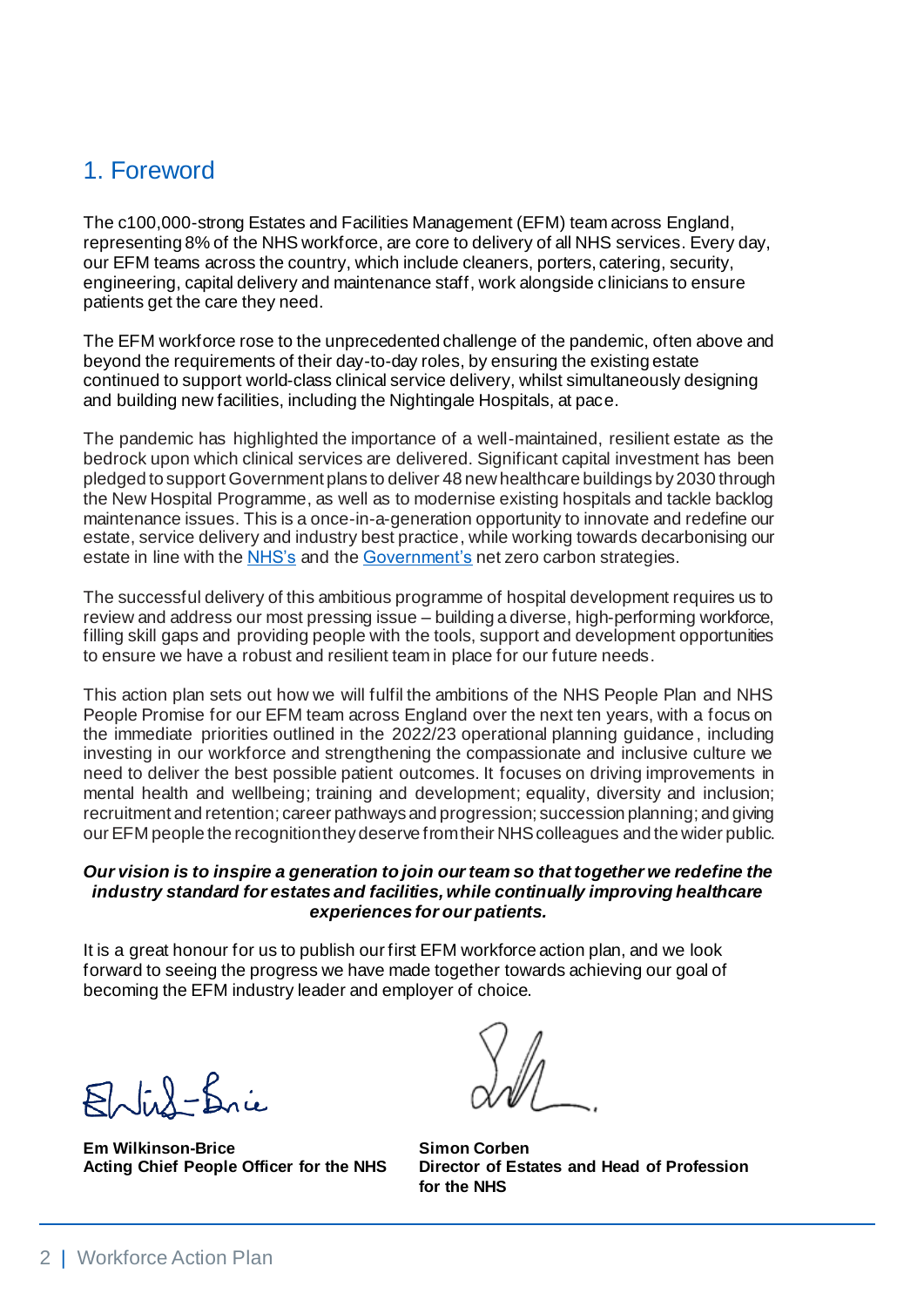## <span id="page-3-0"></span>2. Executive summary

In July 2020, the NHS published the People Plan 2020-21 which focused on supporting our people through the COVID-19 pandemic and winter period. It set out how staff across the NHS must all continue to look after each other and foster a culture of inclusion and belonging, as well as grow our workforce, train our people and work together differently to deliver patient care.

Statutory Integrated Care Systems (ICSs), expected to be in place from July 2022, present an opportunity to better align action between the NHS, local government and other local partners to deliver shared aims – including to drive an integrated approach to planning, training, recruiting, developing and supporting the 'one workforce' <sup>1</sup> . In August 2021, NHS England and NHS Improvement published guidance on the [ICS People Function](https://www.england.nhs.uk/wp-content/uploads/2021/06/B0662_Building-strong-integrated-care-systems-everywhere-guidance-on-the-ICS-people-function-August-2021.pdf), which builds on the priorities set out in the People Plan, to help system leaders and their partners to support their 'one workforce' across health and care, by delivering key outcome-based people functions.

The EFM workforce will be a key group of the 'one workforce' and will help to deliver the four core aims of an ICS: to improve outcomes in population health and healthcare; to tackle inequalities in outcomes, experience and access; to enhance productivity and value for money; and to help the NHS support broader social and economic development. Estates and facilities teams are key partners in how the physical work environment is improved for our workforce, to support health and wellbeing, as set out in *The Future of NHS human resources and organisational development*<sup>2</sup> .

The NHS operational planning guidance 2022/23 highlights the need to accelerate work to transform and grow the substantive workforce and make the NHS a better place to work for all our staff. In addition to this, NHS England is developing a NHS Workforce Plan that will put the workforce on a sustainable footing for the long-term. The workforce plan will build on the forthcoming Long-Term Strategic Framework for Health and Social Care Workforce, which HEE were commissioned to develop in May 2021. Our workforce action plan is aligned to both of these programmes of work and sets out how we will make this a reality for the EFM workforce over the next ten years. We will preserve the great work already being done and address the issues we currently face, so that NHS Estates and Facilities are at the cutting edge of EFM as the industry leader.

The actions set out here aim to provide everyone, at whatever level, whether directly employed or outsourced, with a sense of pride, excitement and inclusion in being a member of the NHS Estates and Facilities workforce.

 $1$  The 'one workforce' is the totality of staff working together to deliver the four core purposes of an ICS. It includes those employed by and working in NHS organisations (acute, mental health, community and primary care), in social care, in local authorities, in the voluntary, community and social enterprise sector, carers and volunteers, those employed directly by ICS Integrated Care Boards, and those working in sectors other than health and care who contribute to delivering the four core aims of an ICS.

<sup>2</sup> [B0659\\_The-future-of-NHS-human-resources-and-organisational-development-report\\_22112021.pdf](https://www.england.nhs.uk/wp-content/uploads/2021/11/B0659_The-future-of-NHS-human-resources-and-organisational-development-report_22112021.pdf)  [\(england.nhs.uk\)](https://www.england.nhs.uk/wp-content/uploads/2021/11/B0659_The-future-of-NHS-human-resources-and-organisational-development-report_22112021.pdf)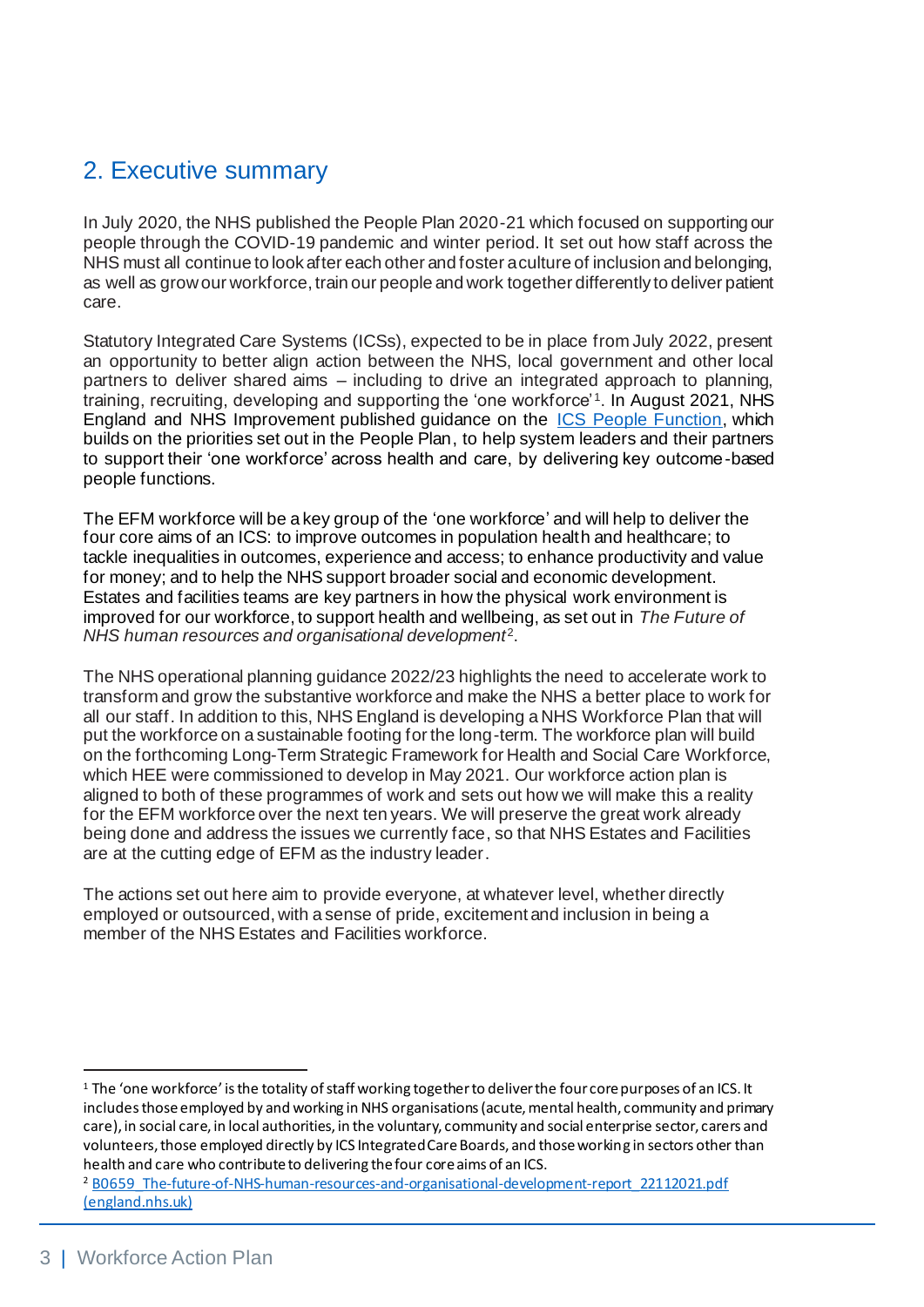The nine key actions in the EFM Workforce Plan outlined below align to the People Plan themes and will help deliver on these wider NHS priorities:

| <b>People Plan Themes</b>                  | <b>EFM Priorities</b>                             | <b>Actions</b>                                      |
|--------------------------------------------|---------------------------------------------------|-----------------------------------------------------|
| Looking after our<br>people                | Improve the health and<br>wellbeing of our people | Boost wellbeing and improve<br>the work environment |
|                                            |                                                   | Make NHS EFM an inclusive place to work             |
| <b>Belonging in the NHS</b>                | <b>Embed equality, diversity</b><br>and inclusion | Create new career pathways                          |
|                                            |                                                   | Future-proof our skills                             |
| New ways of working<br>and delivering care | Develop our people                                | Embed data-driven decision-making                   |
|                                            |                                                   | Develop our managers                                |
| Growing for the<br>future                  | <b>Build the next generation</b><br>of EFM people | Recruit the best talent                             |
|                                            |                                                   | Be the UK's EFM employer of choice                  |
|                                            |                                                   | Invest in what matters to our people                |

This plan is a call to action for collaboration and positive action within the EFM community and is the result of two years'engagement fromsubject matter experts, through staff surveys, 1:1 interviews at all levels, reviews of quantitative data, external benchmarking and best practice.

Accountability for the actions and commitments outlined in this plan are broad – some actions will be implemented nationally by the National EFM Workforce Team and others will form frameworks and tools which can be implemented locally by systems and Trusts where appropriate. NHS EFM teams at all levels will be expected to work together and with other professions – such as th[e people profession](https://www.england.nhs.uk/wp-content/uploads/2021/11/B0659_The-future-of-NHS-human-resources-and-organisational-development-report_22112021.pdf) – to deliver these ambitions for those who work in and use NHS services.

Finally, we are committed to delivering equality of opportunity to our people and recognise that to achieve this, our teams should reflect the local communities in which we work. However, to truly embed equality of opportunity we must take positive action to counter unequal starting positions that exist. It is the responsibility of each of us to listen to the lived experiences of others to better understand how we can advance equality and inclusion, creating a truly open and compassionate culture which celebrates diversity.

We are actively supporting the [Core20PLUS5](https://www.england.nhs.uk/about/equality/equality-hub/core20plus5/) approach to drive health inequality improvements across the system as we recognise that many of our EFM workforce fall within the target population outlined in this approach.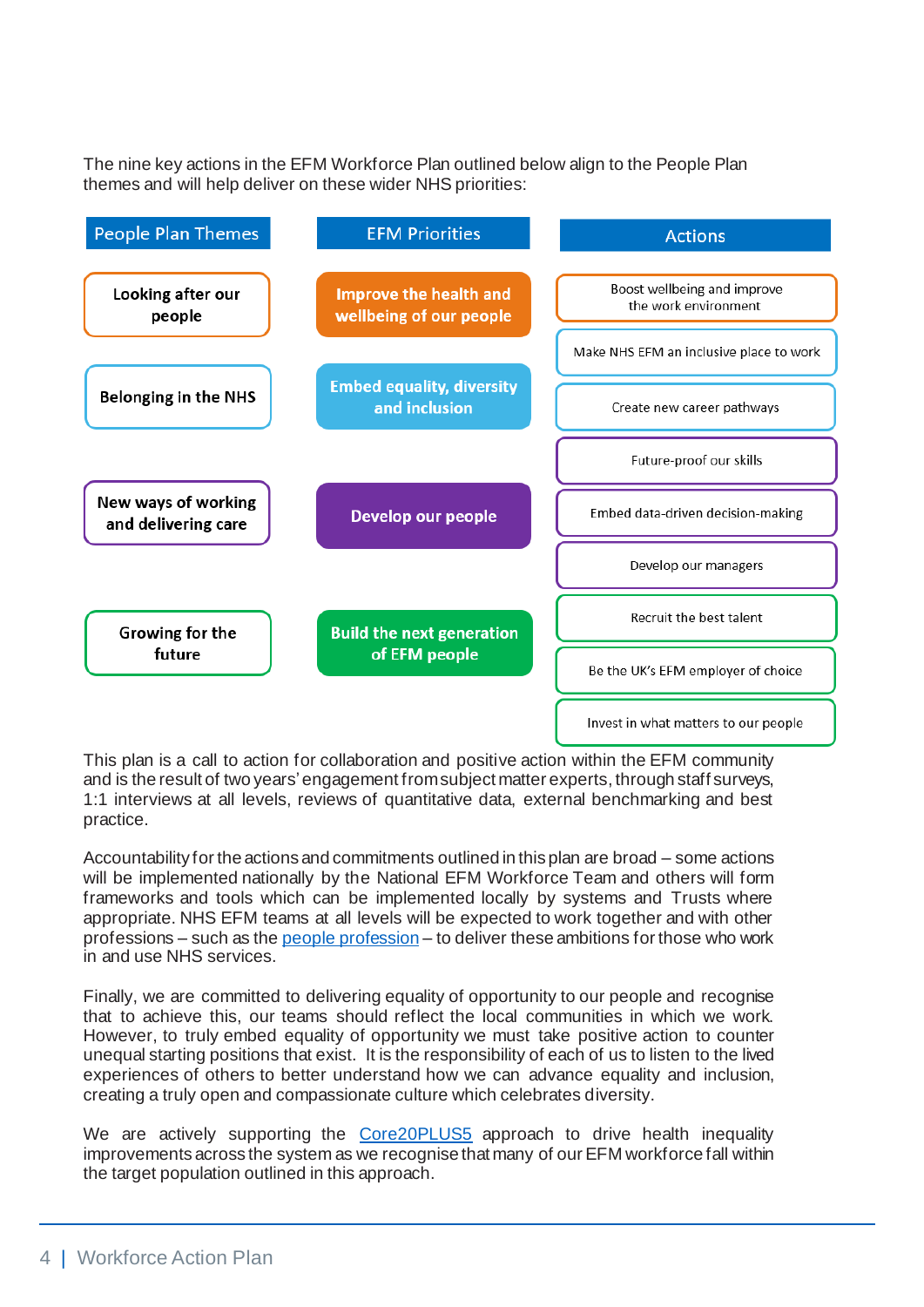## <span id="page-5-0"></span>3. Our action plan

Our action plan is focussed on achieving our four priorities over the next ten years, through nine key actions.

The National EFM Team will review and reshape this action plan annually in line with any changes to the People Plan themes, EFM workforce requirements and market conditions.

## <span id="page-5-1"></span>3.1 Boost wellbeing and improve the work environment

## 1) CONTEXT

There are some 300 distinct roles within NHS EFM, and the employment arrangements are similarly varied: 66% of people directly employed by the NHS, 27% outsourced to service delivery partners and 7% employed by NHS wholly owned subsidiaries. These are split across Hard Facilities Management (15%), Soft Facilities Management (77%) and Leadership, Management and Support (7%) roles.

The nature of EFM work means most of our people are not office based and work a variety of shifts, creating challenges with engagement and fostering a sense of community. The NHS has already recognised our people's wellbeing as a core focus through the Long Term Plan and People Plan and developed resources to support our people. Action has been taken to address health and wellbeing concerns in response to COVID<sup>3</sup> - but we need to ensure that the EFM profession is aware of, and has access to, these resources easily, particularly as the majority of our people do not have work supplied laptops or smartphones, therefore have no regular access to email or intranet. We are working hard to develop alternative platforms to ensure that teams have access to health and wellbeing resources and initiatives.

Sickness absence rates of estates and ancillary staff have remained the second highest among all staff groups since 2018. The latest published data from September 2021 shows an absence rate of 7.5% for this staff group, compared with sickness absence across the NHS of 4.9% for the same period. The data also shows that estates and ancillary staff experience higher than average rates of absence for physical health reasons: 25.5% of absences are due to back/other musculoskeletal problems and injury/fracture compared to the NHS average of 15.1%. Absence rates due to anxiety/stress/depression/other psychiatric reasons remain a concern for our staff group, although lower than average (19.9% compared to the NHS average of 23.7%).

By providing the necessary support and wellbeing this will improve the experience of EFM staff.

## 2) THE IMPACT:

All our people will be able to capitalise on available opportunities for development, and feel like they are treated equitably, as individuals, in an organisation that values belonging and trust. The perception of EFM from people both inside and outside of the NHS will improve as we enrich patient experiences and outcomes through our increased engagement and productivity. We will build resilience within our teams enhancing their ability to manage demanding work schedules. As a result, our staff absence rate will decrease, and our retention rate will improve as people are better engaged and supported. Coupled with this, the [Future of HR and OD report](https://www.england.nhs.uk/wp-content/uploads/2021/11/B0659_The-future-of-NHS-human-resources-and-organisational-development-report_22112021.pdf) sets out an expectation that chief people officers in ICSs

<sup>3</sup> <https://people.nhs.uk/>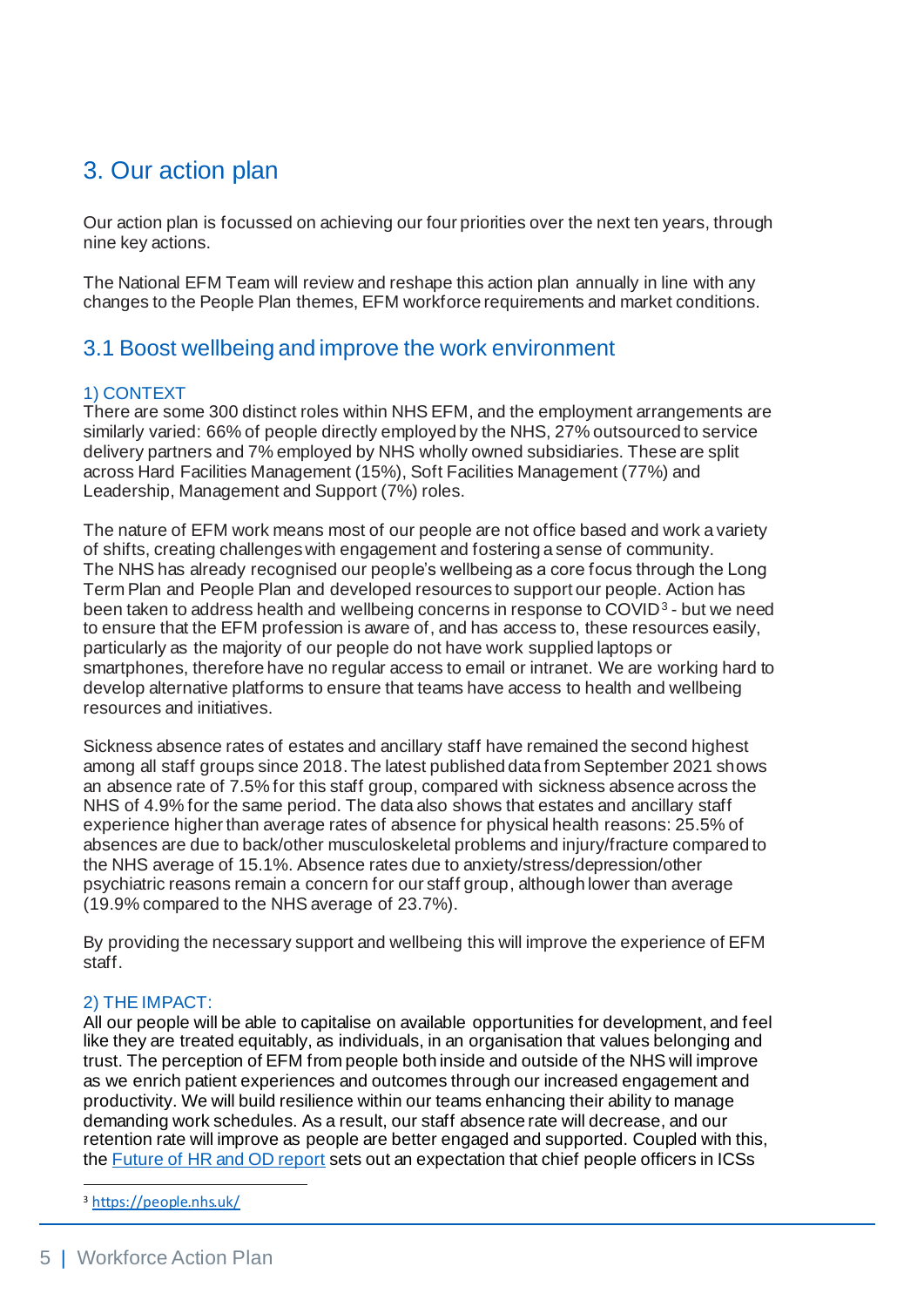and other NHS organisations will work with EFM teams to improve the physical work environment to support health and wellbeing.

#### 3) OBSTACLES:

Achieving this requires each of us to have equal access to wellbeing services and support networks and willingly use them. Organisations will need to fill our vacancy gaps to alleviate staffing pressures and actively recognise and support people feeling these pressures. Training and oversight will also need to be provided by organisations to make sure that the cultural experience and support networks are consistently excellent for all our people.

## 4) KEY ACTIONS:

- 1. Create pastoral coaching and mentoring forums for the EFM profession, with dedicated time for career and wellbeing conversations
- 2. Implement systems which support EFM people to understand and improve their mental health, including committing to 20% of EFM workforce trained as mental health first aiders
- 3. Align the estates and facilities workforce messaging to the themes of the new NHS Health and Wellbeing Framework and amplify the messaging across our workforce
- 4. Create clear and open communication channels so all our people have access to the same information, can be easily contacted and feel connected with the wider team
- 5. Raise the profile and status of the EFM workforce within the NHS giving our people the recognition and value they deserve

#### 5) KEY PERFORMANCE INDICATORS:

- 1. The level of positive feedback in EFM Staff Surveys
- 2. The % of the EFM workforce using a coaching or mentoring network
- 3. A reduction in EFM staff absence and turnover rates

#### 6) OWNERSHIP

National EFM Workforce Team to develop frameworks which could be used by local/regional EFM teams to implement key actions, where appropriate. This will include templates and guidelines as well as reporting and benchmarking tools to track performance and take-up.

## <span id="page-6-0"></span>3.2 Make NHS EFM an inclusive place to work

## 1) CONTEXT

The NHS has actively worked to increase its diversity and inclusivity, made steps towards closing the gender pay gap and increasing BAME representation in senior positions (WRES, 2019). Within EFM, women make up 50% of our workforce at bands 2 and 3 but hold just 20% of leadership positions. This contrasts with the overall NHS workforce where 74% of the workforce are female and 64% of Band 7 and above roles are held by women. There is a similar trend in the ethnicity of our workforce; only 5% of our leaders come from a BAME background compared to 23% of our overall workforce. There is, therefore, significant opportunity for us to increase the diversity in both gender and ethnicity within our senior leadership roles.

Some 34% of the EFM workforce is over 55 years old, which is significantly higher than the overall NHS workforce (19%). Only 5% of our EFM people are under 25 years of age which is in line with the rest of the NHS workforce (4.7%). This presents an opportunity for us to focus our efforts on attracting younger people into the NHS as well as developing more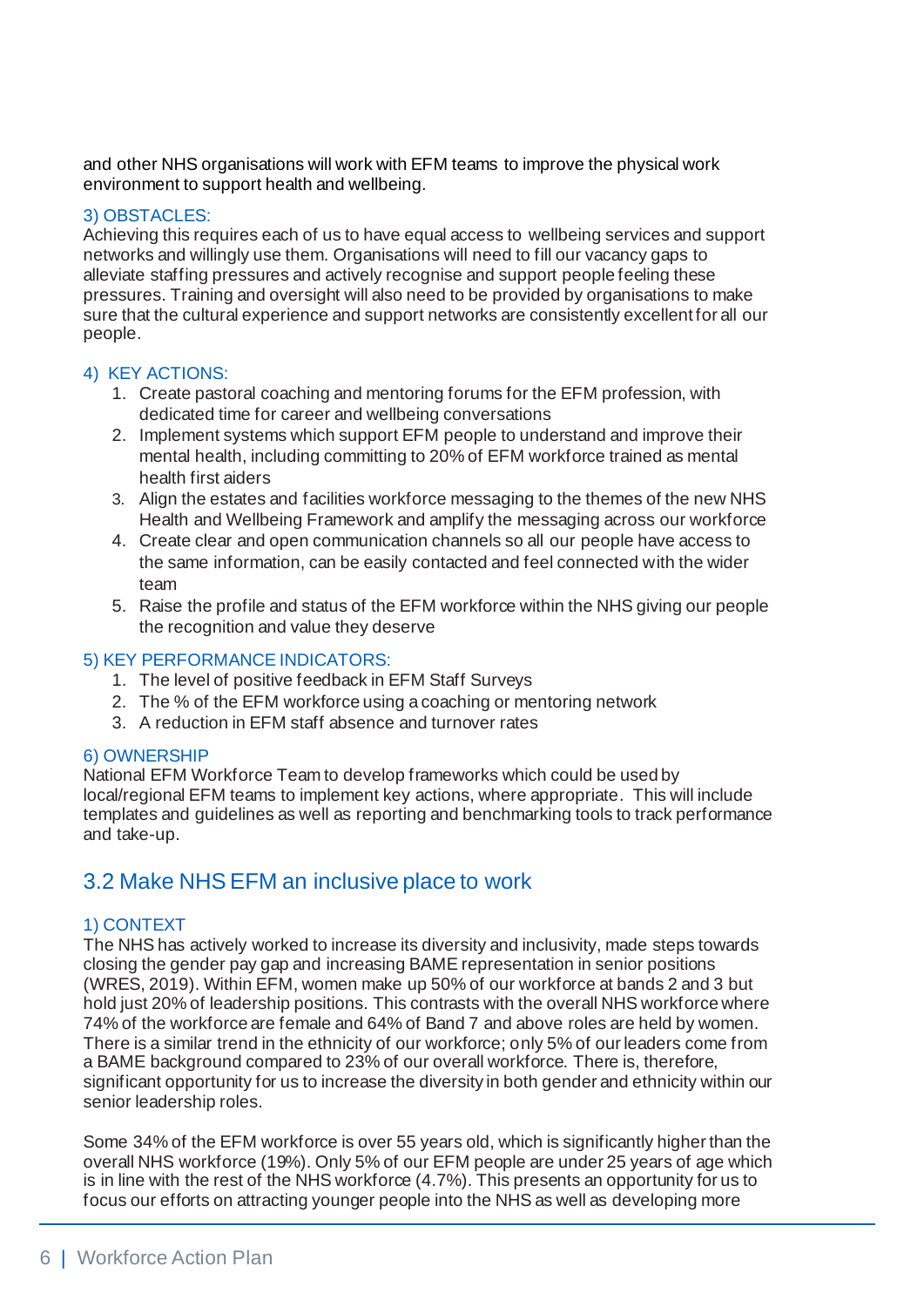flexible and part time working arrangements to help encourage older members of our team to stay with us rather than retiring.

A coordinated and transparent approach to delivering equal opportunities for the EFM profession includes embedding diversity, equality and inclusivity - not only because this is the right thing to do but also because diverse teams perform better and are more engaged. It will also ensure we are attracting talent into the NHS from the widest possible pool of people.

## 2) THE IMPACT:

We will embed an inclusive culture where we can each contribute to our individual and collective success, and each feel included, supported and valued. The right talent will be placed in the right roles, and with improved engagement and productivity our service delivery will also be of the highest quality.

## 3) OBSTACLES:

We all need to have a shared understanding of 'equality of opportunity' for this to work and organisations must have the systems and processes that truly embed equality. We can make this a reality if all EFM organisations collaborate, contribute and buy-in to this process collectively.

## 4) KEY ACTIONS:

- 1. Each EFM team to set a diversity target to deliver gender balance and reflect the demographic of their local population
- 2. Ensure that recruitment panels are diverse and represent the local population
- 3. Outline an individual employee's responsibility not to discriminate against any colleague because of a protected characteristic and ensure everyone is treated with respect and dignity in all job descriptions. Managers and leaders to be made accountable for this behaviour in their job descriptions.
- 4. Create national EFM working groups to embed:
	- a. The Workforce Race Equality Standards
	- b. The Workforce Disability Equality Standards
	- c. The Staff and Learner Mental Wellbeing Programme

## 5) KEY PERFORMANCE INDICATORS:

- 1. The % increase of disabled, BAME, LGBTQ+ and women employed across EFM and in management and senior management positions in EFM
- 2. The % of young people (under 25 and 25–34) across EFM workforce
- 3. The % of EFM teams' diversity targets being met or exceeded

## 6) OWNERSHIP

National EFM Workforce Team to develop frameworks which could be used by local/regional EFM teams to implement key actions, where appropriate. This will include templates and guidelines as well as reporting and benchmarking tools to track performance and take-up.

## <span id="page-7-0"></span>3.3 Create new career pathways

## 1) CONTEXT

Career progression within EFM has traditionally had a focus on technical expertise and experience, rather than broader considerations such as managerial and leadership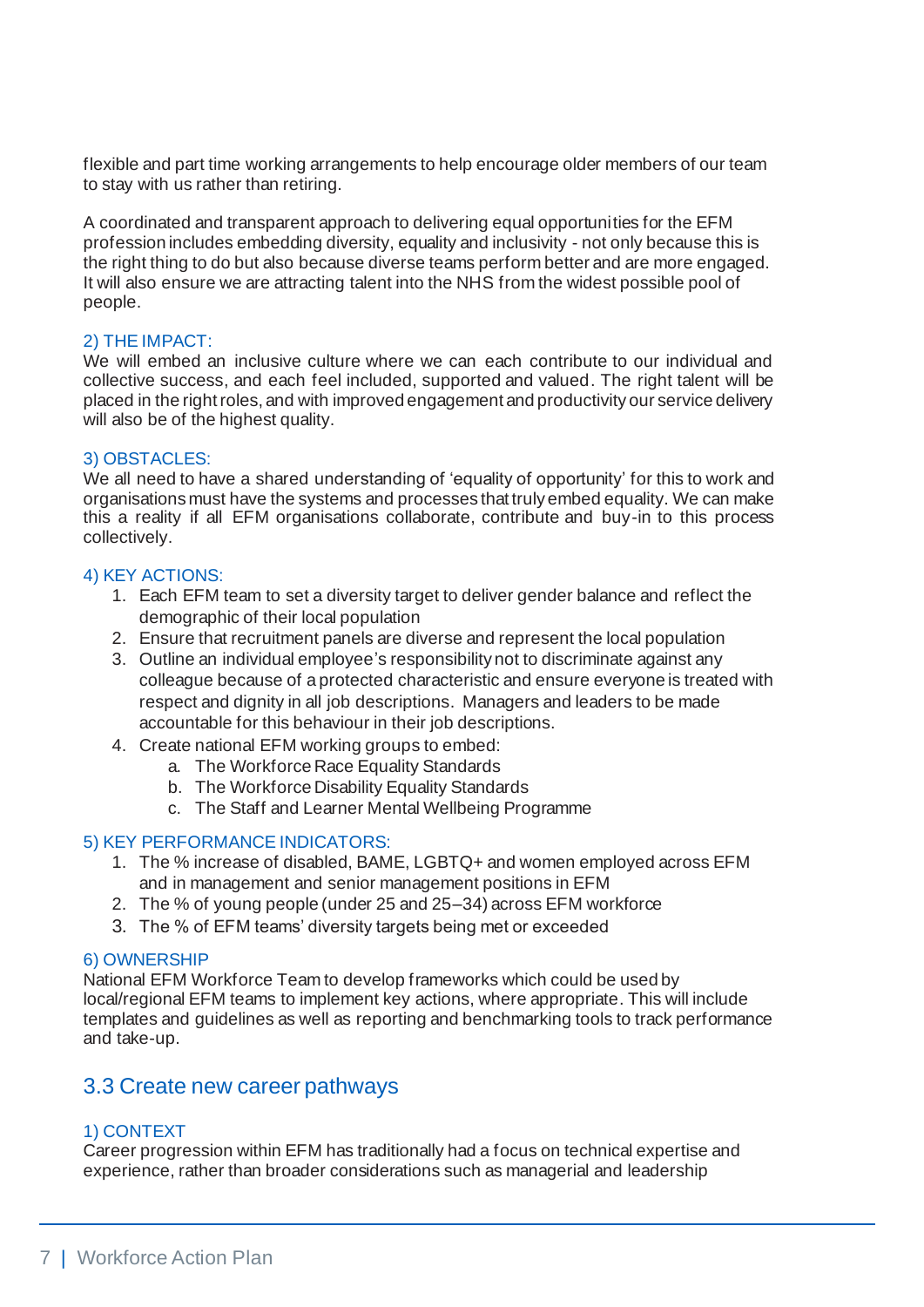competency. We need to address this ensure we have well rounded compassionate leaders into the future.

We also need to produce career pathways which clearly show progression and mobility. This will support every member of the EFM workforce to shape their own careers and improve retention of staff. It will also provide prospective employees with a clear articulation of career progression and mobility within and across the NHS, and align the NHS with candidates' expectations in a competitive job market.

Only 1% of our people have membership of a professional body. By strengthening our relationship with key professional bodies and ensuring equity of access for all, we can improve the focus on continuous professional development.

## 2) THE IMPACT:

Each of us will be able to take ownership for driving our own professional development and learning. We will also be able to provide service innovations and improvements through our diverse range of ideas, backgrounds and experiences and instil a strong sense of pride in being a part of our vibrant EFM community.

#### 3) OBSTACLES:

This requires us to provide fair and transparent processes for each of us to manage our careers and feel empowered to discuss our career aspirations with our line manager. By developing career pathways which articulate the training/development/skills needed to progress, we will have a clear framework for the estates and facilities workforce to follow across the country, ensuring we are all aligned to the same framework requirements for roles.

## 4) KEY ACTIONS:

- 1. Establish an annual career and learning review process which includes quarterly check-ins
- 2. Develop career pathways for every EFM role type, showing career mobility within EFM across ICSs, regions and into other roles within NHS
- 3. Develop policies which provide people with the opportunity to work in other areas of the organisation and geographies
- 4. Review the Director of Estates role and work to strategically redefine the responsibilities and requirements for this role post-2025, broadening the scope beyond existing geographical boundaries
- 5. National EFM Workforce Team to promote career pathways nationally though national EFM websites, the Collaboration Hub, careers fairs and events.

## 5) KEY PERFORMANCE INDICATORS:

- 1. The number of EFM people completing career or learner reviews
- 2. The % of people engaged with annual NHS staff survey
- 3. Year on year increases in the level of professional body membership and apprenticeship programmes for career development

#### 6) OWNERSHIP

National EFM Workforce Team to develop frameworks which could be used by local/regional EFM teams to implement key actions, where appropriate. This will include templates and guidelines as well as reporting and benchmarking tools to track performance and take-up.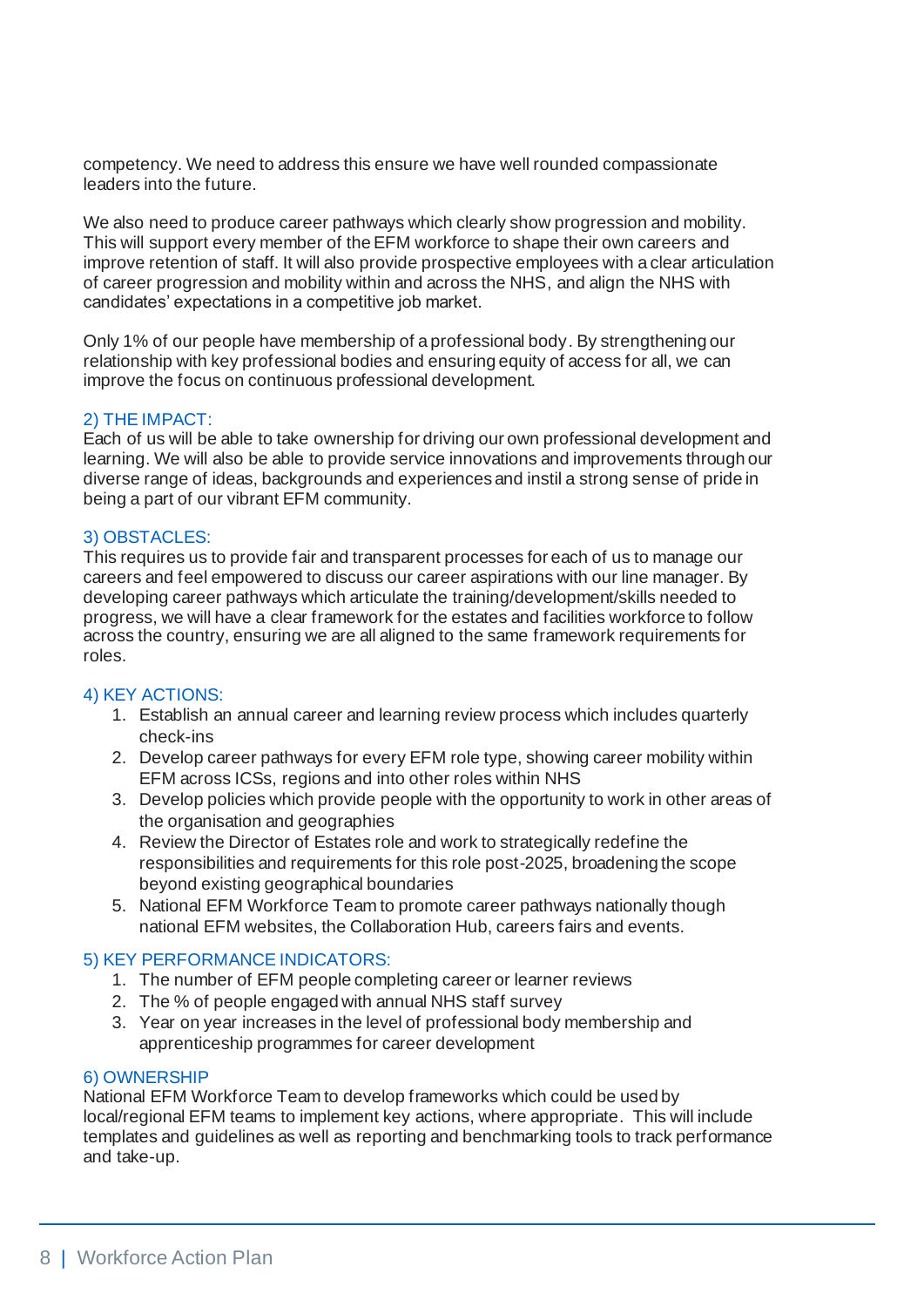## <span id="page-9-0"></span>3.4. Future-proof our skills

## 1) CONTEXT:

The development of our people and addressing the skills gaps within our EFM workforce is critical for engaging and empowering our people and for delivering safe, well maintained clinical environments for our patients. Providing the right depth and breadth of skills through training, tools and innovation will improve and future-proof service delivery.

Recent capital investment in the NHS presents us with a unique opportunity to provide better equipped, technically advanced and efficient new healthcare facilities, and it has also required us to assess current capability in property development expertise, large-scale programme delivery, and strategic estates planning, development and management. To deliver this programme and meet future requirements, including building and operating the NHS estate to net zero carbon standards, NHS estates and facilities teams must strategically invest in development and training, better use our existing expertise and grow skills through coordinated programmes such as apprenticeships.

EFM teams are responsible for maintaining critical infrastructure, such as medical gas, oxygen, water, and electrical systems. We have an opportunity to upskill and retain our existing people, as well as ensure training is provided to remain safe and compliant.

## 2) THE IMPACT:

By identifying the skills gaps and providing relevant training to fill them, the NHS will avoid the need for significant recruitment and/or restructuring. We will be able to re-shape the way we have historically delivered our services across the estate.

## 3) OBSTACLES:

This requires strategically developed training, tools and innovation programmes that meet our current and future needs with the right breadth and depth of skills for all role types.

## 4) KEY ACTIONS:

- 1. All organisations to complete a full EFM workforce skills audit (to be reviewed at local, ICS and regional level)
- 2. Develop a skills action plan and corresponding training programmes to develop our social, technical and digital skills, for example Net Zero Carbon skills
- 3. Develop a technical career pathway that rewards continued technical skill development for all EFM people
- 4. Ensure 100% of EFM teams have formally approved succession plans

## 5) KEY PERFORMANCE INDICATORS:

- 1. The EFM enrolment level in social, technical, and digital skills training programmes
- 2. The % of skill gaps, identified through the EFM skills audit, that are subsequently filled

#### 6) OWNERSHIP

National EFM Workforce Team to develop frameworks which could be used by local/regional EFM teams to implement key actions, where appropriate. This will include templates and guidelines as well as reporting and benchmarking tools to track performance and take-up.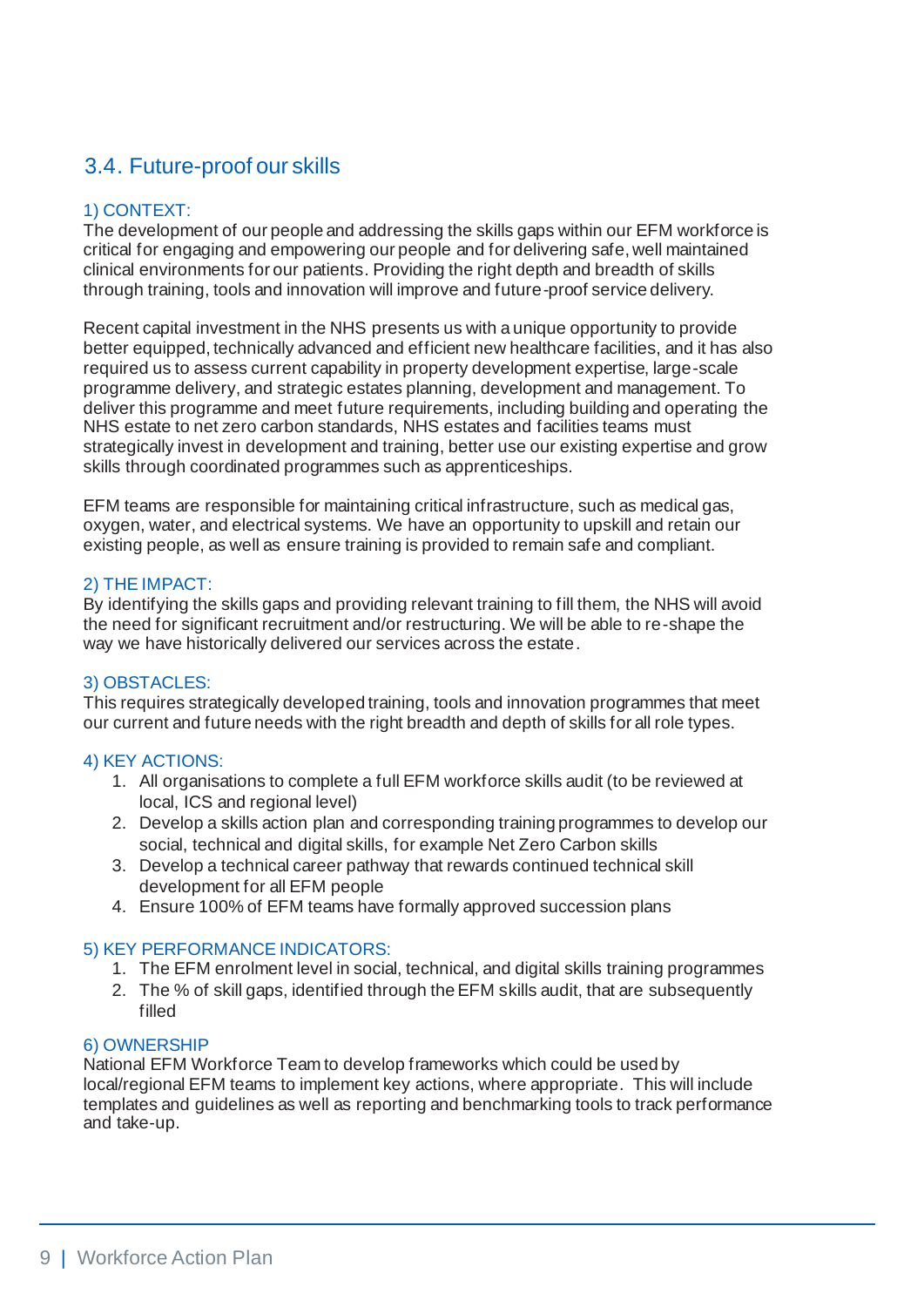## <span id="page-10-0"></span>3.5 Embed data-driven decision making

## 1) CONTEXT

Those managing the NHS estate need consistent, accurate data to inform decision-making, strategic planning, and EFM oversight and coordination.

Despite improvements to systems such as the Estates Return Information Collection (ERIC), the NHS Model Health System, and Electronic Staff Record (ESR) there is still room to improve and standardise data reporting across EFM. This would enable EFM teams to conduct effective analysis and make strategic workforce planning decisions by benchmarking their performance against regional/national trends.

## 2) THE IMPACT:

EFM teams will improve the accuracy of data reporting enabling better assurance in estates and facilities decision-making. We will be able to triangulate data to more effectively manage our resources and estate. This will include rigorous strategic workforce planning including retention, recruitment, succession planning and performance management.

## 2) OBSTACLES:

Redefining EFM standards through data-driven decision-making requires NHS estates and facilities to improve our digital capability through dedicated training programmes. We must view digital as the norm rather than the add-on and combine data with our wealth of technical expertise to ensure our decisions are made holistically.

## 3) KEY ACTIONS:

- Hold each organisation accountable for capturing and accurately reporting essential data, achieving a minimum 95% confidence level
- Request all EFM teams have access to or make adequate provision for Data Analyst within their team

## 4) KEY PERFORMANCE INDICATORS:

- An increase in use of the Model Health System among EFM staff to inform decision making.
- The % accuracy of EFM data reporting and level of essential data captured
- The % of EFM teams employing a data analyst or apprentice

## 5) OWNERSHIP

National EFM Workforce Team to develop frameworks which could be used by local/regional EFM teams to implement key actions, where appropriate for data reporting and data capture.

## <span id="page-10-1"></span>3.6 Develop our managers

## 1) CONTEXT

We need equip our first and middle managers (bands 7-8D) with the leadership skills to lead the culture change across the EFM workforce. This includes setting a compassionate and positive cultural tone for their teams. Funding for training within EFM is low and therefore we need to invest in our managers to give them the skills they need to effectively manage and develop their teams.

## 2) THE IMPACT: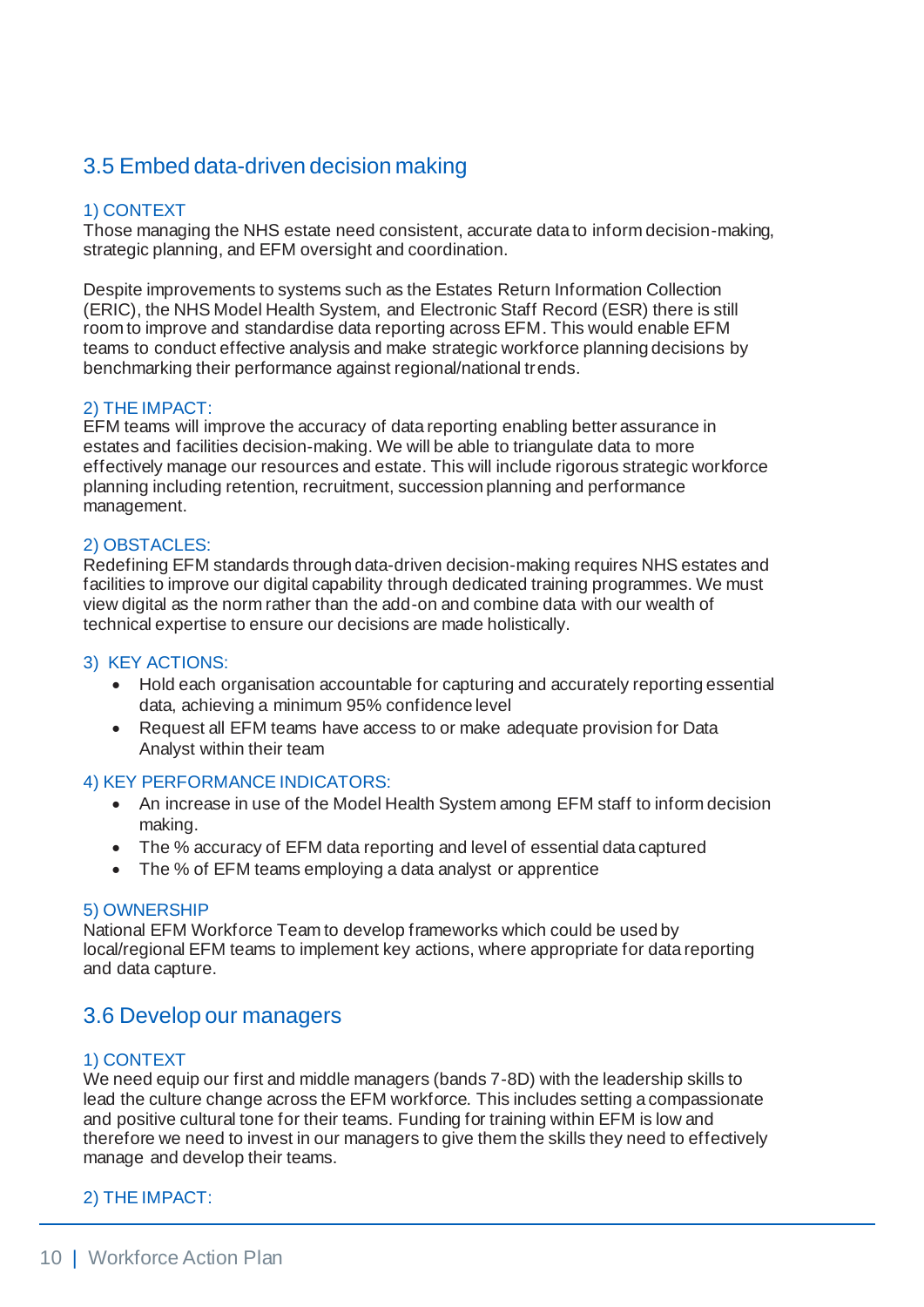Each first and middle manager will have the means and ability to perform an effective leadership role. Through a coordinated approach to embedding positive cultural change, each of us will witness an improvement in our day-to-day experience. Both managers and the people they are responsible for will feel better equipped and supported in these key relationships.

## 3) OBSTACLES:

We will need to provide the right capability support to ensure that first and middle managers can apply their leadership training to truly embed cultural change across their teams in a consistent way. Some managers may require more support than others to develop their leadership capabilities.

## 4) KEY ACTIONS:

- 1. Provide all first and middle managers in EFM with leadership training, coaching and mentoring training, management support, and an opportunity for job-shadowing at the centre
- 2. Create a process for EFM manager feedback, and career and learning reviews, with a system for self-selecting areas for personal professional development

## 5) KEY PERFORMANCE INDICATORS:

- 1. The % of first and middle managers completing EFM leadership training
- 2. The % of people citing coaching and mentoring support as positive in feedback reviews

#### 6) OWNERSHIP

National EFM Workforce Team to develop frameworks which could be used by local/regional EFM teams to implement key actions, where appropriate. This will include templates and guidelines as well as reporting and benchmarking tools to track performance and take-up

## <span id="page-11-0"></span>3.7 Recruit the best talent

## 1) CONTEXT

To concentrate on strategic estates management and workforce planning we need to fill our vacancies and advertise to prospective candidates the benefits of joining the NHS, including providing information on our values, work environment, training, career progression and benefits packages. These are necessary to appeal to candidates' expectations in a competitive job market which is seeing increased emphasis on an employer's purpose and values, green and corporate social responsibility activities, flexible working environments, development opportunities and people's wellbeing.

There is work to be done to make sure our EFM roles are more attractive and promoted widely. The physical nature of some roles, such as healthcare cleaning, can be off -putting when candidates would be able to earn a similar wage in less physically demanding jobs in a sector such as retail, so the NHS needs to better articulate the benefits of joining the NHS. There is much more we can do to offer flexible working patterns and continuing professional development, as well as to raise the profile of the range of roles available within EFM through national and local recruitment campaigns.

This would provide an opportunity to demonstrate that EFM is an exciting place to work and attract required specialist skillsets, such as engineers, which are in high demand across the public and private sectors.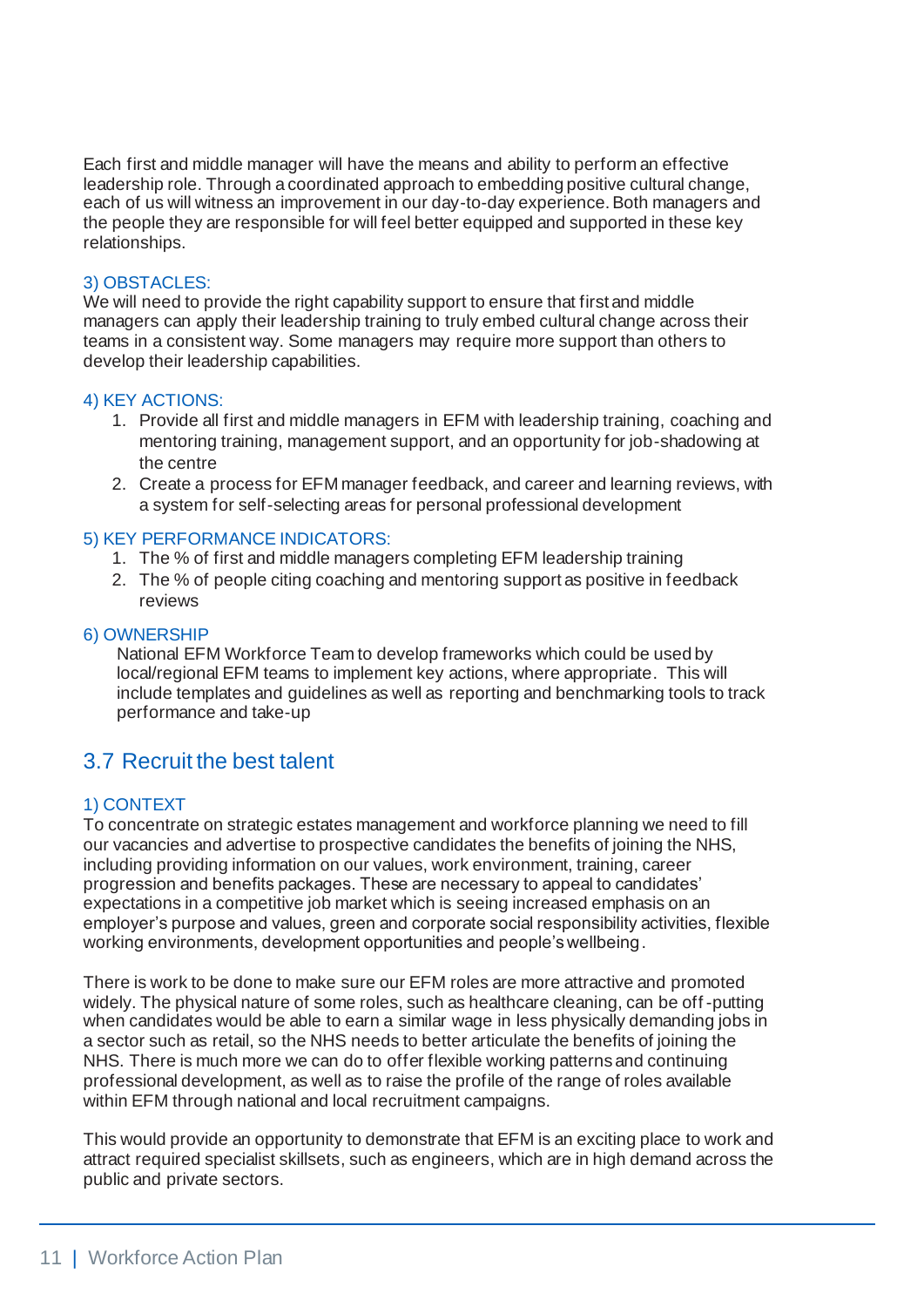There is also room to streamline our recruitment processes, which can be more timeconsuming for candidates compared to our competitors, particularly for roles at Band 2 which comprises 70% of our workforce.

Creating a proactive, standardised, streamlined and effective recruitment process, including the development of an EFM apprenticeship programme, will help the NHS to attract talent that has historically not joined our EFM community, removing recruitment barriers and improving our engagement with people from diverse backgrounds and under the age of 25.

Implementing standardised job titles will enable us to strategically plan our workforce and help organisations to see which roles and levels need additional resource. We need a realtime view of the workforce including how many individuals we have for each role type and level if we are to truly understand which roles to recruit the best talent for.

## 2) THE IMPACT:

We will improve candidates' recruitment experience and perception of working within NHS EFM by reducing our time to hire and improving our acceptance rate. We will be able to deliver high quality job advertisements and source candidates with non-traditional backgrounds and skillsets through new recruitment channels. Employers will also be able to fill priority vacancies by adapting the recruitment process to meet their needs.

## 3) OBSTACLES:

To deliver this we will need to balance the recruitment process and capability requirements across EFM with local needs, taking into account organisational diversity targets. We will need to review the metrics for determining 'quality' talent and define the people we are looking to attract now and in the future. Central coordination cannot unnecessarily slow down recruitment, and we need to provide equal pay and benefits package between new recruits and the current team.

## 4) KEY ACTIONS:

- Establish a national EFM apprenticeship programme to drive the recruitment of young talent into the NHS.
- Coordinate, standardise and streamline the EFM recruitment process from advertising to hiring to secure the highest quality talent and meet diversity targets
- Establish a comprehensive and diverse set of job routes into EFM, including a robust apprenticeship and young person's recruitment programme
- Carry out a comprehensive pay and benefits review to ensure NHS EFM is highly competitive in the marketplace
- Undertake work to identify and remove unconscious bias from the recruitment process as well as other barriers to recruiting people from diverse backgrounds

## 5) KEY PERFORMANCE INDICATORS:

- The number of skilled graduates, apprentices and non-traditional candidates joining EFM
- The average time-to-hire across all EFM role types
- 95% offer to acceptance rate
- 95% of vacancies advertised with flexible working options

## 6) OWNERSHIP

National EFM Workforce Team to lead the development of an EFM apprenticeship programme and streamlined recruitment processes for EFM.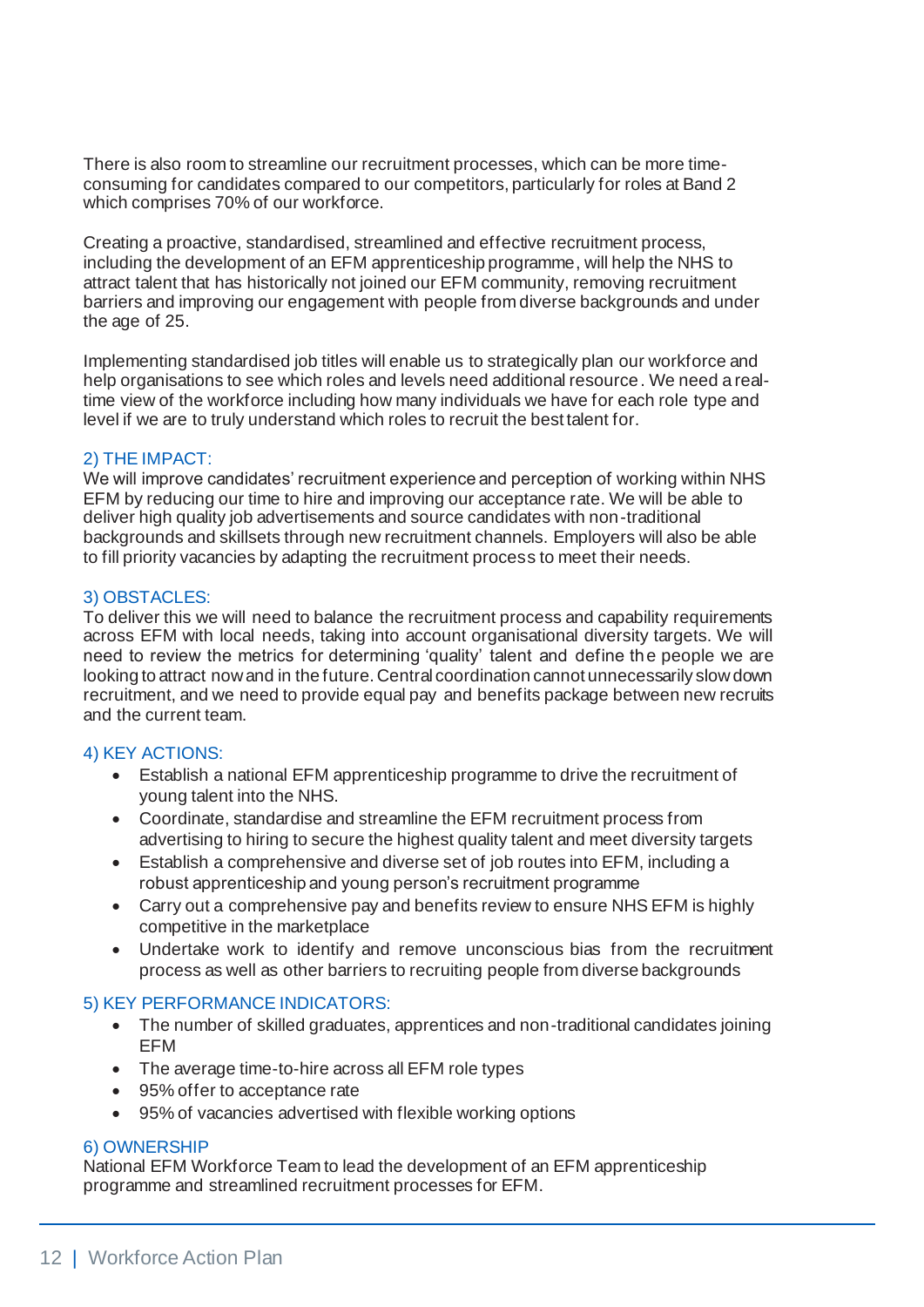## <span id="page-13-0"></span>3.8 Be the UK's EFM employer of choice

## 1) CONTEXT

The EFM workforce is core to delivery of healthcare within the NHS. However, high demand for skilled workers in the private sector, combined with a lack of understanding of the scope of roles available in the NHS, means that the NHS is sometimes overlooked as an employer. There is a huge opportunity to boost the visibility of NHS EFM roles within the sector, and positively redefine EFM's role within the wider NHS.

There is also a need to ensure the EFM workforce retains – and develops - its best talent. With evidence of increasing burnout and mental health issues across the NHS, the [national](https://www.england.nhs.uk/looking-after-our-people/the-programme-and-resources/)  [retention programme](https://www.england.nhs.uk/looking-after-our-people/the-programme-and-resources/) is supporting groups within our workforce who may be more likely to leave. This includes a generational retention programme which provides support to organisations to retain their most experienced people as well as people starting out in their career. Promoting opportunities like flexible working and reduced hours for staff considering retirement are some of the ways we can demonstrate that the NHS package is competitive and help to retain staff.

Our ambition is to demonstrate that EFM within the NHS is an exciting place to work and can be a lifelong career, with a view to the NHS being the employer of choice among the EFM community in England.

## 2) THE IMPACT:

We will attract the best talent with non-traditional backgrounds and skillsets to join our workforce. We will also be able to extend our relationships and influence across our external network including within academia, government and across the wider NHS. Our pride will also increase as the importance of our roles are externally recognised.

## 3) OBSTACLES:

The perception of EFM services both within the NHS and more widely is of a back-office support function, rather than integral to frontline service delivery. We will need to review how we position our services internally, including structural hierarchies and decisionmaking authorities, to raise our profile and help counteract some of these misconceptions. We also need to ensure that redefining this perception is a goal we each aspire towards achieving and can objectively measure through an external authority, such as our staff's sense of belonging and value, measured as part of the annual NHS staff survey. Much of the success here will depend on us effectively delivering the other actions outlined in this plan.

## 4) KEY ACTIONS:

- Coordinate a nationally championed campaign about EFM roles in the health sector which engages beyond industry and into school programmes (e.g., STEM ambassador network)
- Establish an NHS EFM identity for all people working in EFM including outsourced providers
- Establish programmes which encourage people to become active members of their professional bodies, and which lead to the NHS featuring in industry literature outside of healthcare
- Commission a piece of work to evaluate why people leave EFM
- Form better alliance and allegiance with the professional institutes

## 5) KEY PERFORMANCE INDICATORS: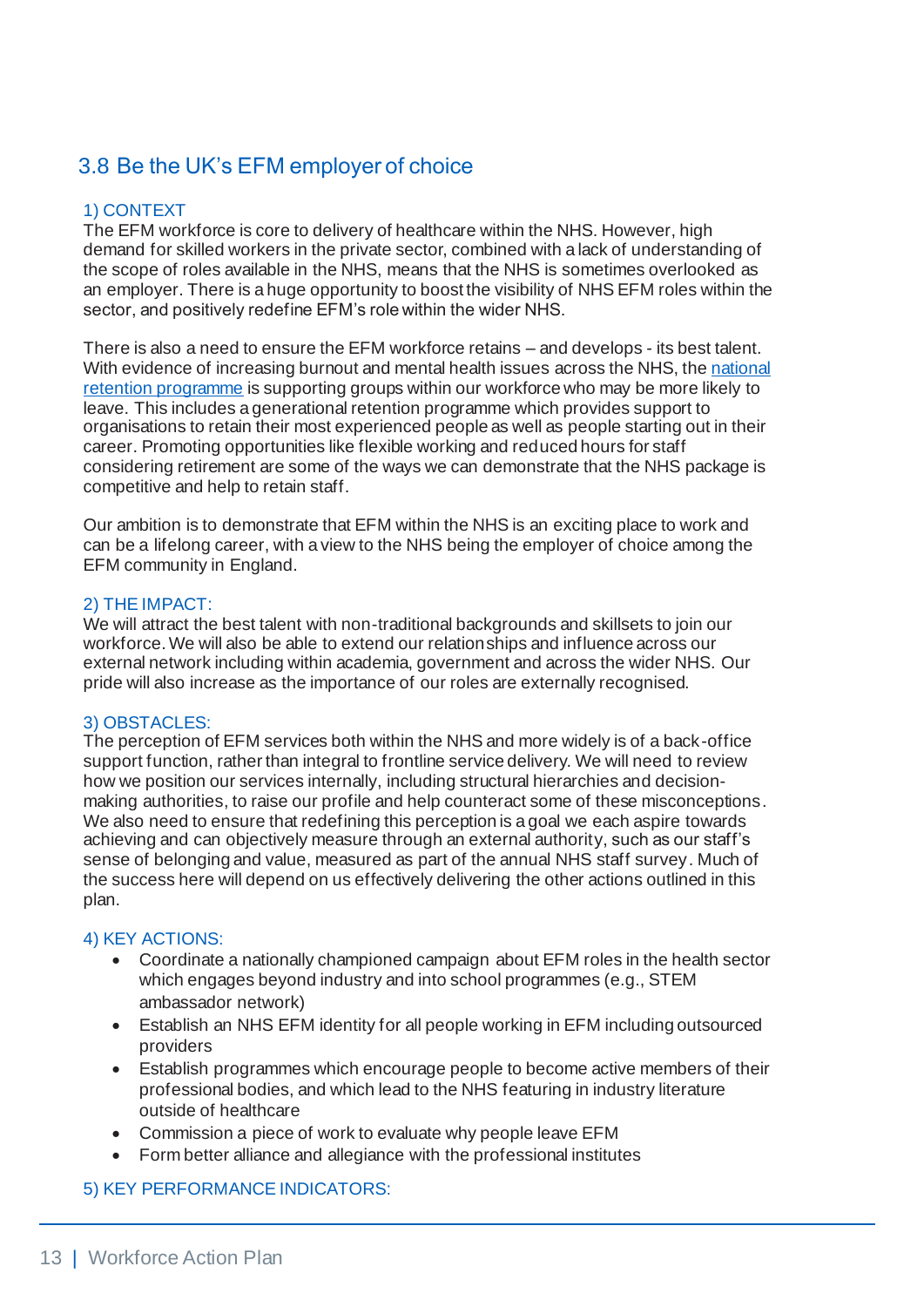- The number of interactions with EFM best-practice publications to raise our profile with these professional audiences
- The NHS EFM ranking in the Institute of Workforce and Facilities Management (IWFM) survey
- The % of EFM people who are a member of their professional body

#### 6) OWNERSHIP

National EFM Workforce Team to lead the development of national campaigns for EFM recruitment and work with wider NHS campaigns team to ensure that EFM is included in future activity.

## <span id="page-14-0"></span>3.9 Invest in what matters to our people

## 1) CONTEXT

By investing in programmes of work which our people are passionate about for example a Greener NHS, our workforce will become further engaged and invested in the work that is undertaken across the system. This will also enable us to highlight these priorities to the wider market, attracting new and diverse talent into our workforce who share the same passion and values.

This will encourage the right talent to join the EFM workforce whose values and purpose align to current workforce.

## 2) THE IMPACT:

By actively investing in areas that are appealing and valued we will deliver a targeted approach for improving the overall diversity and skill of the workforce through an internal and external focus. We will succeed in attracting and retaining a wider candidate base by appealing to their expectations, and we will improve our service delivery through the diversity of skills, thinking and backgrounds that they provide.

## 3) OBSTACLES:

Achieving this requires us to develop a plan that tracks the areas of investment we have identified and tracks the investment area to avoid any unnecessary spend. We will also need to periodically review the success of our investments to determine whether they are still the most appealing and valued.

## 4) KEY ACTIONS:

- Establish a periodic survey of our people and talent to understand if we are investing in the correct areas of work
- Include individual accountability for achieving net zero carbon in all job descriptions
- Actively invest in:
	- o The green agenda
	- o Flexible and remote working
	- o Digital development
	- o Mental health / personal wellbeing
	- o Pride of work and identity
	- o Diverse job routes and apprenticeships
	- o A supportive culture and working environment

## 5) KEY PERFORMANCE INDICATORS:

• The % reduction in the NHS estate's carbon footprint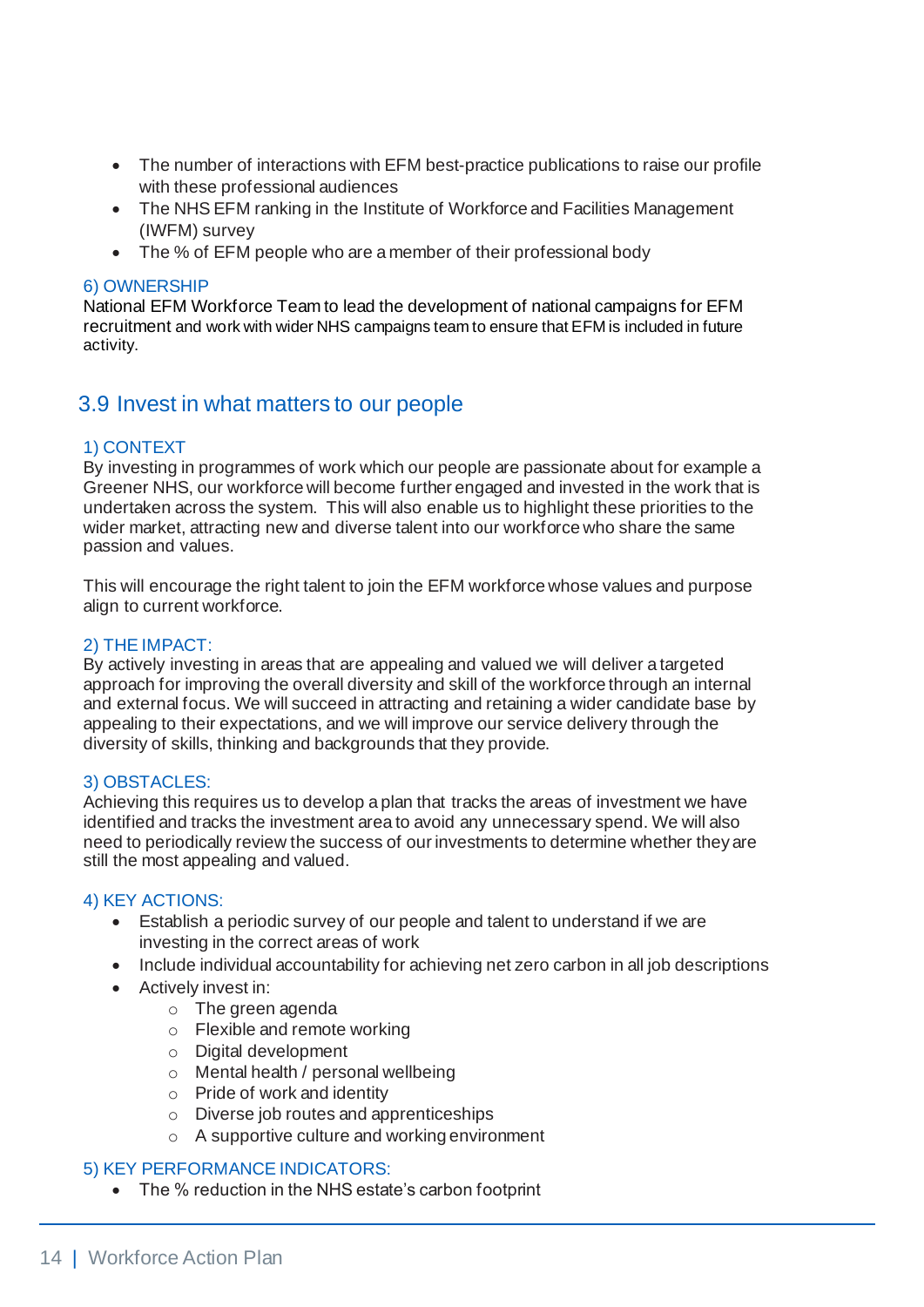• The number of applicants citing the appeal of specific EFM programmes

## 6) OWNERSHIP

National EFM Workforce Team to lead the development of national frameworks to be implemented locally.

## <span id="page-15-0"></span>4. Accountabilities

We each have a role to play in realising the actions set out for the EFM workforce. Though the specifics will vary depending on each role, we have set out below an overview of the accountabilities at different levels. These are intended to help illustrate that achieving our goals depends on the contributions of everyone in the NHS EFM community.

## 1) NATIONAL EFM WORKFORCE TEAM:

- Manage the implementation of the National EFM Workforce Action Plan across NHS England
- Responsible for communication with and updating all stakeholders on activity, performance and outcomes
- Facilitate feedback and review prioritisation of activity depending on outcomes and market conditions

## 2) TRUST/SYSTEM DIRECTOR OF ESTATES:

- Contributes to policy design and oversees the interpretation and rollout of new policies, frameworks, systems and processes
- Oversees the experience, support and skillset of their workforce and measuring and reporting the progress against targets

## 3) SENIOR/MIDDLE MANAGER:

- Coordinates the implementation, and uptake of, policies, frameworks, systems and processes
- Encourages staff engagement with, and use of, development programmes and support networks
- Attends training on leadership development
- Responsible for modelling behaviours and working styles which set a compassionate, supportive and inclusive culture

## 4) SUPERVISOR:

- Supports implementation, and makes use, of new policies, frameworks, systems and processes
- Encourages team to take up development programmes and to use support networks
- Engages in training and development work themselves
- Actively supports their team to create a compassionate and inclusive culture

## 5) OPERATIONAL WORKFORCE:

- Makes use of, and feeds back on, new policies, frameworks, systems and processes
- Engages with available development programmes and support networks
- Uses systems and platforms to suggest improvements to service delivery, employee experience and professional development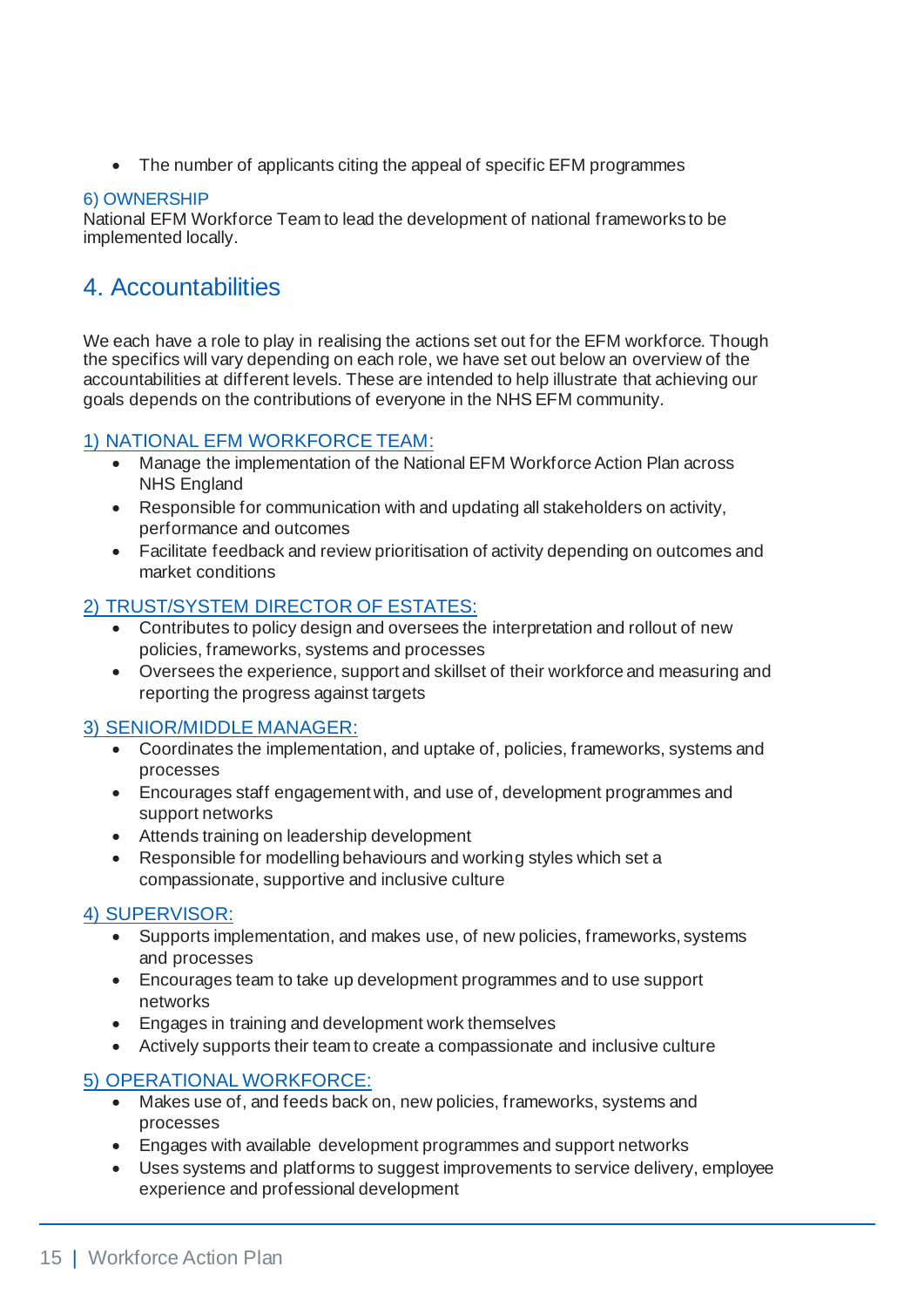- Takes responsibility for their own learning and development, using coaching and mentoring forums to shape their careers
- Contributes to, and takes pride in, being a part of an inclusive culture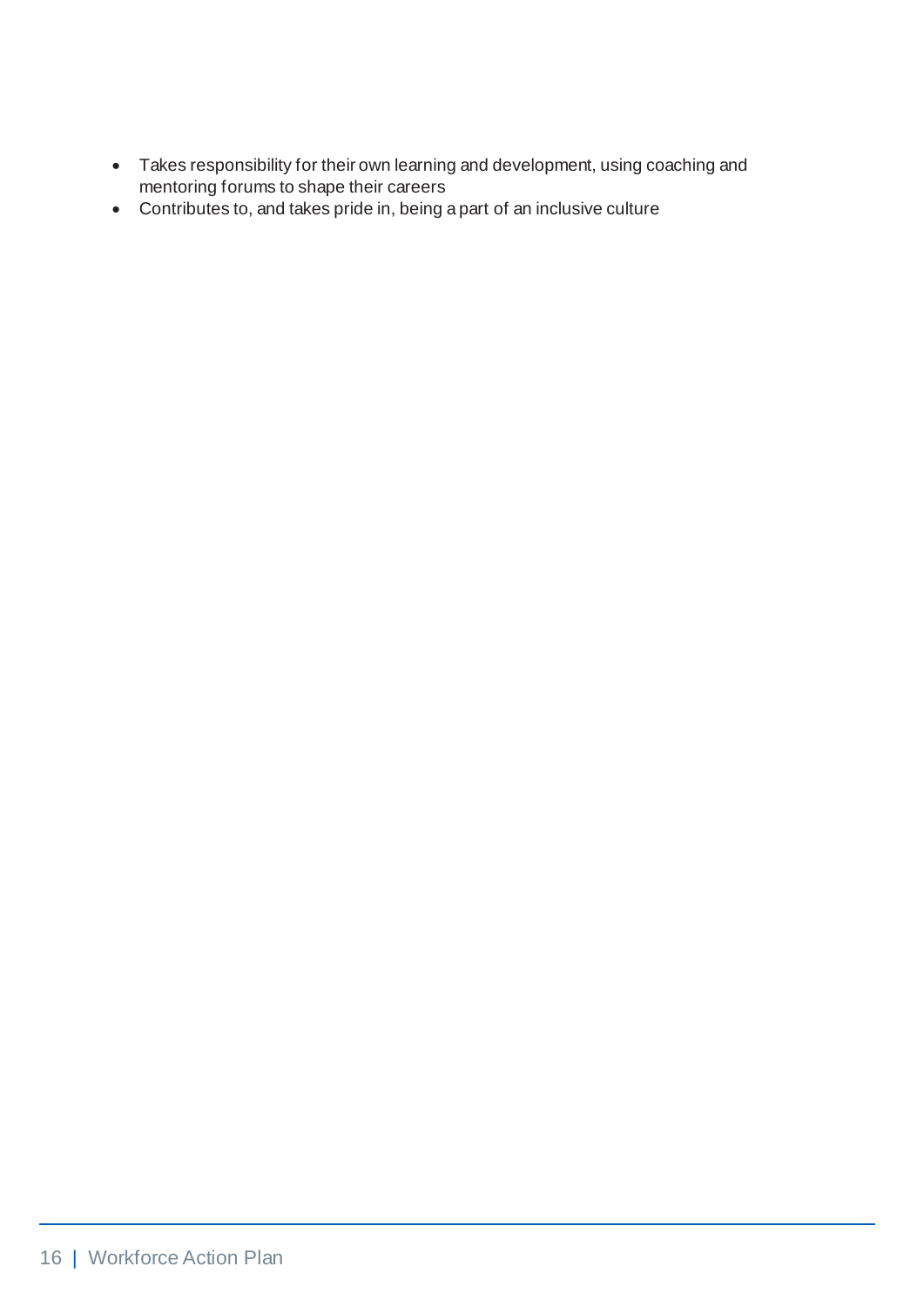## <span id="page-17-0"></span>5. References

Colwell Banker Richard Ellis., *Top trends in facilities management 2019 edition: How society, demographics and technology are changing the world of FM*, (2019) [Top Trends](https://www.cbre.co.uk/research-and-reports/Top-Trends-in-Facilities-Management-2019-Edition)  [in Facilities Management: 2019 Edition | CBRE](https://www.cbre.co.uk/research-and-reports/Top-Trends-in-Facilities-Management-2019-Edition)

Gallup., *How Millennials Want to Work and Live*, 2019 [How Millennials Want to Work](https://www.gallup.com/workplace/238073/millennials-work-live.aspx)  [and Live \(gallup.com\)](https://www.gallup.com/workplace/238073/millennials-work-live.aspx)

Health Education England., NHS Staff and Learners' Mental Wellbeing Commission, 2019 [Mental Wellbeing Report | Health Education England \(hee.nhs.uk\)](https://www.hee.nhs.uk/our-work/mental-wellbeing-report)

Institute of Workplace and Facilities Management, *The Workplace Paradigm: Embracing workplace to move FM forward*, (2018) [IWFM-The-Workplace-Paradigm-SP.pdf](https://www.iwfm.org.uk/uploads/assets/ffcbf128-6e9a-465a-84f38b43dae94cba/IWFM-The-Workplace-Paradigm-SP.pdf)

Robins, S., 'Tackling the engineering skills shortage', in *Combined Technical Solutions*, (2018) [cts-whitepaper-skills-shortage.pdf \(cts-ltd.net\)](https://www.cts-ltd.net/wp-content/uploads/2018/10/cts-whitepaper-skills-shortage.pdf)

Sir Naylor, R., *NHS Property & Estates Why the estate matters for patients*, 2017 [NHS](https://assets.publishing.service.gov.uk/government/uploads/system/uploads/attachment_data/file/607725/Naylor_review.pdf)  [Property and Estates \(publishing.service.gov.uk\)](https://assets.publishing.service.gov.uk/government/uploads/system/uploads/attachment_data/file/607725/Naylor_review.pdf)

Step Into The NHS, Estates Managers [Step Into The NHS :: Estates manager](https://www.stepintothenhs.nhs.uk/careers/estates-officer)

The Department of Health and Social Care., *Health infrastructure plan: a new, strategic approach to improving our hospitals and healthcare*, 2019 [Health infrastructure plan -](https://www.gov.uk/government/publications/health-infrastructure-plan) GOV.UK (www.gov.uk)

The Department of Health and Social Care., *The Government's Response to the Naylor Review*, 2018 [Government\\_response\\_Naylor\\_Review\\_January\\_2018.pdf](https://assets.publishing.service.gov.uk/government/uploads/system/uploads/attachment_data/file/677477/Government_response_Naylor_Review_January_2018.pdf)  [\(publishing.service.gov.uk\)](https://assets.publishing.service.gov.uk/government/uploads/system/uploads/attachment_data/file/677477/Government_response_Naylor_Review_January_2018.pdf)

The National Health Service., *The Interim People Plan*, 2019 [Interim-NHS-People-](https://www.longtermplan.nhs.uk/wp-content/uploads/2019/05/Interim-NHS-People-Plan_June2019.pdf)[Plan\\_June2019.pdf \(longtermplan.nhs.uk\)](https://www.longtermplan.nhs.uk/wp-content/uploads/2019/05/Interim-NHS-People-Plan_June2019.pdf)

The National Health Service., *The NHS Long Term Plan*, 2019 [NHS Long Term Plan](https://www.longtermplan.nhs.uk/)

The National Health Service: *We are the NHS: People Plan 2020/21*, 2020 [NHS England](https://www.england.nhs.uk/ournhspeople/)  [» NHS People Plan](https://www.england.nhs.uk/ournhspeople/)

The National Health Service Improvement., *Developing People – Improving Care: A national framework for action on improvement and leadership development in NHS-funded services*, 2016 Developing People – [Improving Care \(leadershipacademy.nhs.uk\)](https://eoe.leadershipacademy.nhs.uk/wp-content/uploads/sites/6/2019/04/Developing_People-Improving_Care-010216.pdf)

The National Health Service Improvement., *The national retention programme: two years on*, 2019 [NHS England » Looking After Our People –](https://www.england.nhs.uk/looking-after-our-people/) Retention

The National Health Service Improvement., *The 2019 Workforce Survey*, 2019 [Statistics »](https://www.england.nhs.uk/statistics/2020/02/18/2019-national-nhs-staff-survey/)  [2019 National NHS Staff Survey \(england.nhs.uk\)](https://www.england.nhs.uk/statistics/2020/02/18/2019-national-nhs-staff-survey/)